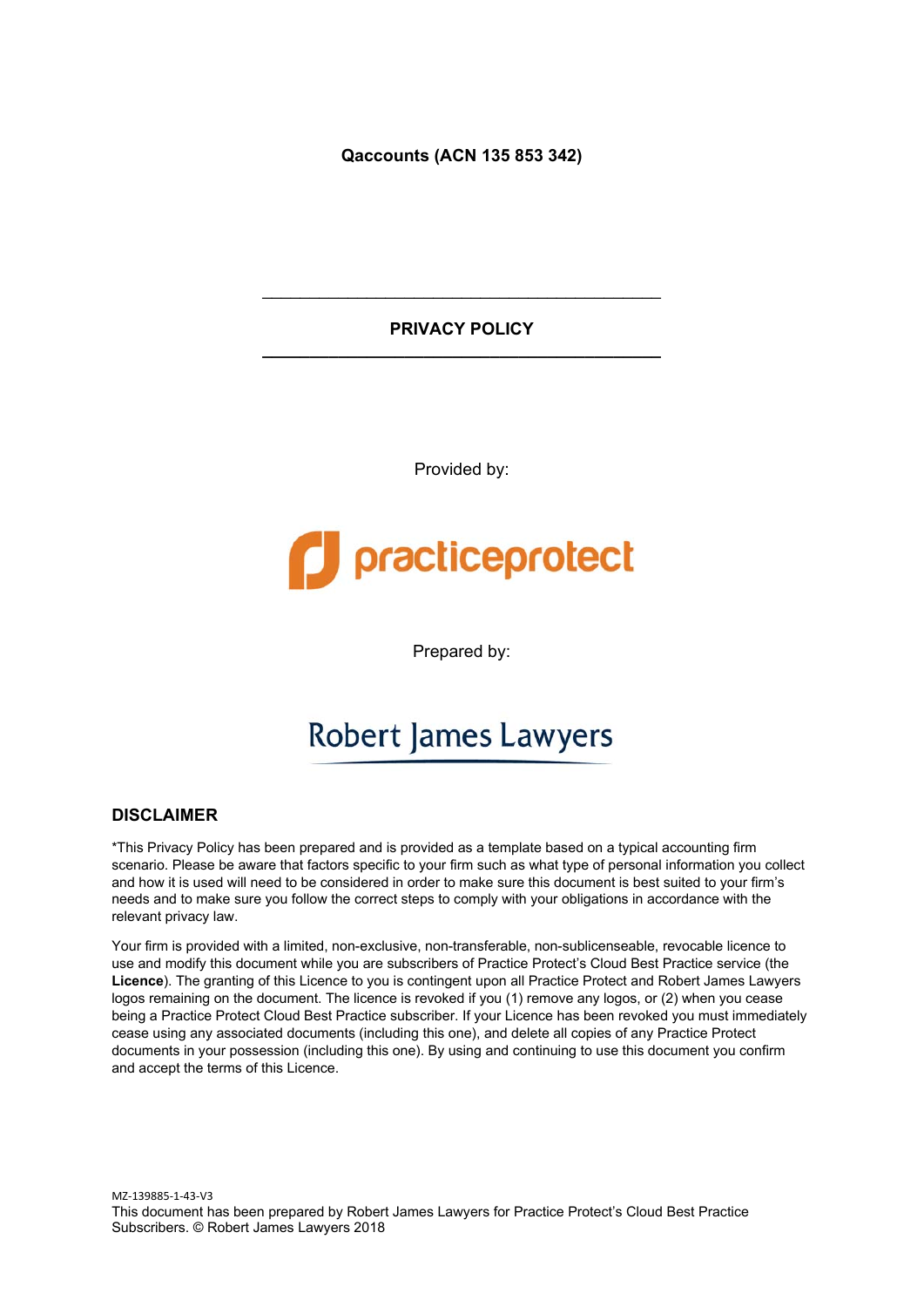### **Privacy Policy**

#### **1. About this Document**

This Privacy Policy has been adopted by Qaccounts (ACN 135 853 342) "Qaccounts", "we", "us" and "our" including any corporate entity owned or controlled by this company.

Our employees, contractors, consultants, partners and any other third party entities that at our direction have access to your personal information are bound by and must adhere to this Privacy Policy

By providing personal information to us you consent to our collection, use and disclosure of your personal information in accordance with this Privacy Policy.

We reserve the right to make amendments to this Privacy Policy at any time and will make available to you details of the changes we make. If you have objections to our Privacy Policy, you should notify us immediately and not submit personal information to us.

#### **2. Commitment**

As responsible data custodians we are committed to protecting your personal information. This Privacy Policy outlines how we collect, use, store and disclose your personal information in accordance with the Australian Privacy Principles 2014 (**APPs**) established under the Privacy Act 1988 (**Privacy Act**).

You can obtain further information regarding the APPs and your privacy rights at the Office of the Australian Information Commissioner (**OAIC**) at www.oaic.gov.au.

#### **3. Personal or sensitive information we collect**

We may collect personal information that you have supplied to us such as your name, age, date of birth, address, and other contact details. We may also collect sensitive information from you with your consent (in specific circumstances).

The type of information we may collect depends on your dealings with us and may include:

- Name, contact details;
- $\bullet$  Identification information e.g. your tax file number, driver's licence;
- Employment information e.g. current and historical;
- Financial information e.g. bank accounts, shareholdings, loans;
- Financial circumstances e.g. assets and liabilities, credit reporting, income, expenditure, insurance, superannuation; and
- Information provided to us via client surveys.

#### **4. Collection & Use**

We may collect personal information from you or from third parties by: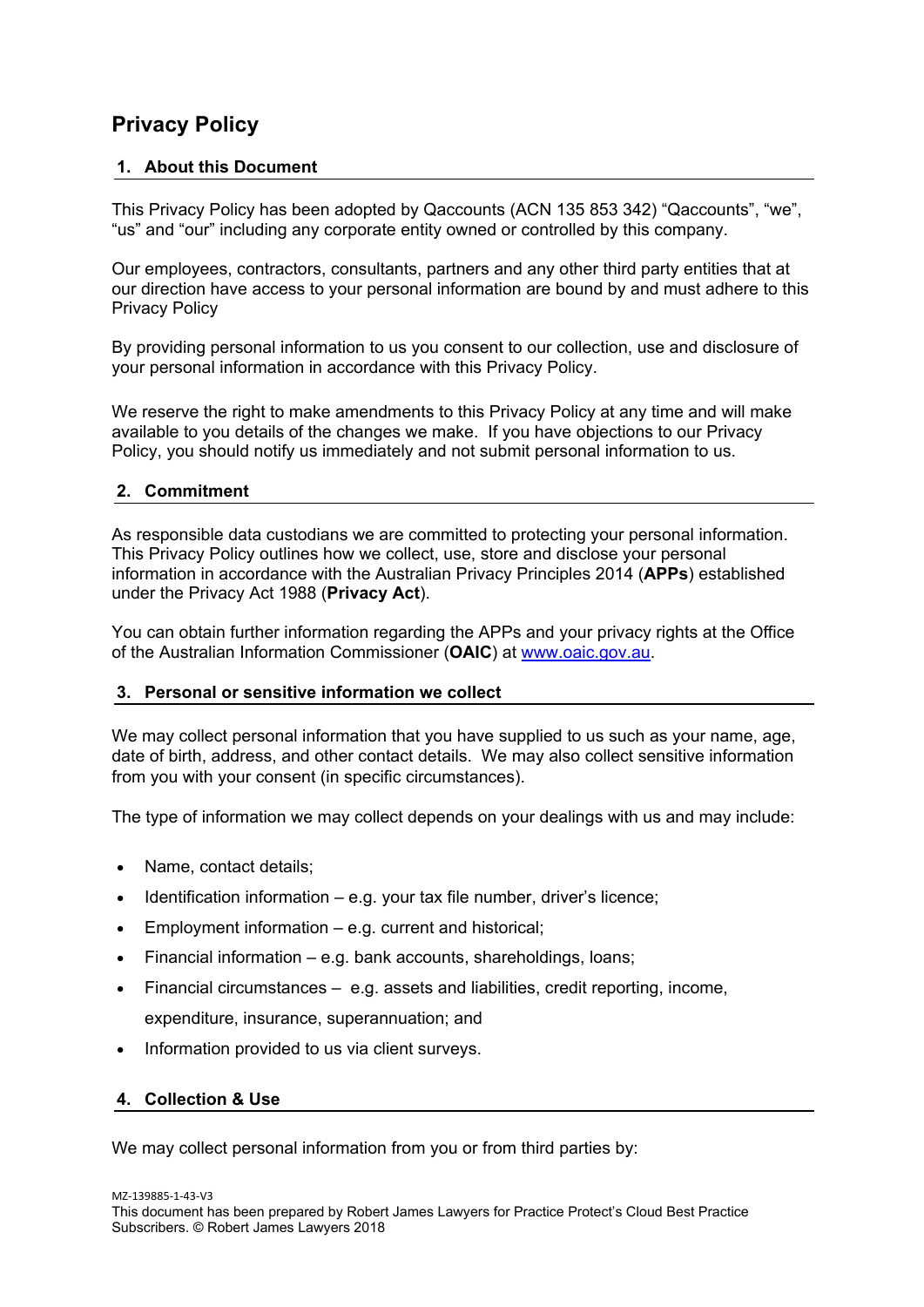- Having face-to-face meetings and telephone discussions with you;
- Asking you to complete client questionnaires;
- You using our website and interacting with our social media sites;
- You communicating with us through correspondence;
- Conferring with third parties such as financiers or the Australian Taxation Office on your behalf;
- Using "cookies" or other similar tracking technologies on our website that track website usage, preferences and personal account information; and
- Requesting information from a publicly available source.

We collect personal information from you to be able to provide you with the services you have requested us to provide including:

- Providing you with financial planning advice;
- Preparing tax returns and financial accounts; and
- Liaising with third parties on your behalf such as financial institutions, government organisations, insurance.

#### **5. Disclosure**

We may disclose your personal information for the following purposes:

- To enable you to access and use our services and in turn provide our services to you;
- To provide you with direct marketing materials that may be of interest to you such as articles or product brochures or correspondence from our business partners;
- For purposes that you consent to such disclosure or for a related purpose where you would reasonably expect such disclosure; and
- Any circumstance otherwise authorised by the APPs and/or the Privacy Act.

We will only use sensitive information for the primary purpose it was obtained for or for a secondary purpose that is directly related to the primary purpose (or where otherwise required by law).

We may disclose your personal and sensitive information to trusted third parties, including the following entities:

- Our representatives, advisers, employees, dealers, agents and related bodies corporate;
- third party suppliers and service providers such as the providers for the operation of our website or business services;

MZ‐139885‐1‐43‐V3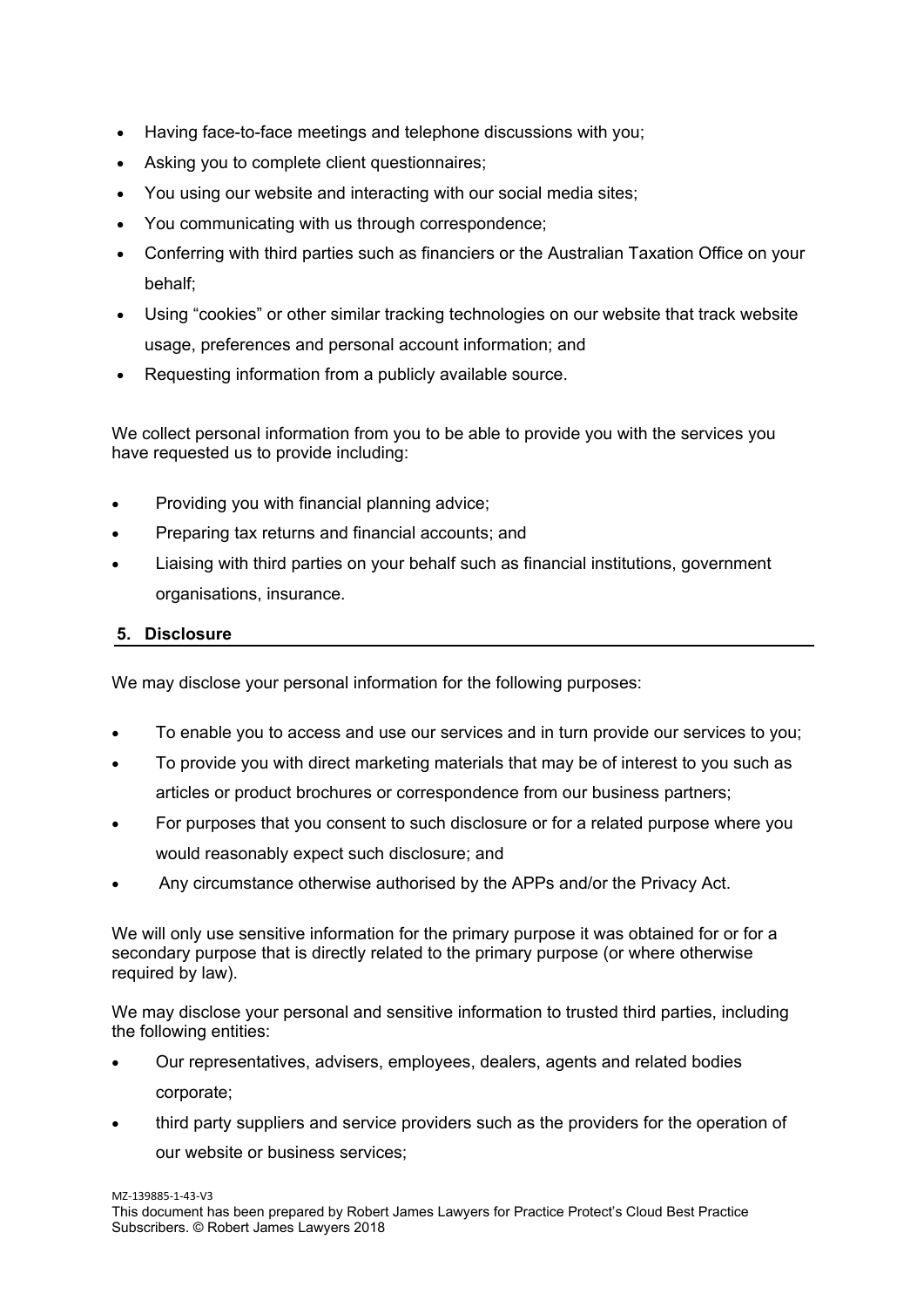- The Australian Taxation Office (ATO) to meet ongoing compliance;
- The Australian Securities & Investments Commission (ASIC) or Financial Planning Association (FPA) on request to meet ongoing compliance, mandatory professional standards and other legal obligations;
- Specific third parties authorised by you to receive information held by us; and
- As required by law or directed by legal decision/process;
- Any industry body, tribunal, court or otherwise connected with any complaint regarding our services.

#### **6. Security**

We take our security obligations seriously and your personal information is regarded as confidential and may be held in both hard copy and/or electronic versions. We will take all reasonable steps to safeguard your information so that it is not misused, lost, modified, accessed by unauthorised persons or disclosed without authorisation.

As responsible data custodians we are familiar with the requirements of the Notifiable Data Breaches scheme and are committed to responding to data breaches in accordance with our obligations under the Privacy Act. We will notify the Office of the Australian Information Commissioner and you if there is unauthorised access to, unauthorised disclosure of, or loss of, personal information held by us and the access, disclosure or loss is likely to result in serious harm to any of the individuals to whom the information relates in accordance with the Privacy Act.

Our website may contain links to external websites operated by third parties. The privacy polices of these other websites may not accord with this Privacy Policy and we cannot be held responsible and do not have control of the use of your personal information by these third parties.

As responsible data custodians, any breach of this Privacy Policy by our employees, contractors, consultants, partners and any other entity that at our direction have access to your personal information will invoke disciplinary and possible legal action against the offending party.

#### **7. Accessing, Updating and Correcting Your Personal and Sensitive Information**

You have a right to access your personal information, subject to exceptions allowed by law. If you would like to do so, please provide us with a request in writing to the contact details listed below. Depending upon the complexity of the request, we will endeavour to respond to you within four weeks of receiving your request. We reserve the right to charge a fee for searching for, and providing access to, your information on a per request basis. Where we cannot provide you with access to all of your personal information, we will provide you with reasons why. We may also require your identity to be verified when you send in your request and prior to sending any substantive response.

If at any time you believe that information we hold about you is incomplete, inaccurate, irrelevant, misleading or not up-to-date, please contact us and we will take reasonable steps to correct the information in accordance with the Privacy Act.

MZ‐139885‐1‐43‐V3

This document has been prepared by Robert James Lawyers for Practice Protect's Cloud Best Practice Subscribers. © Robert James Lawyers 2018